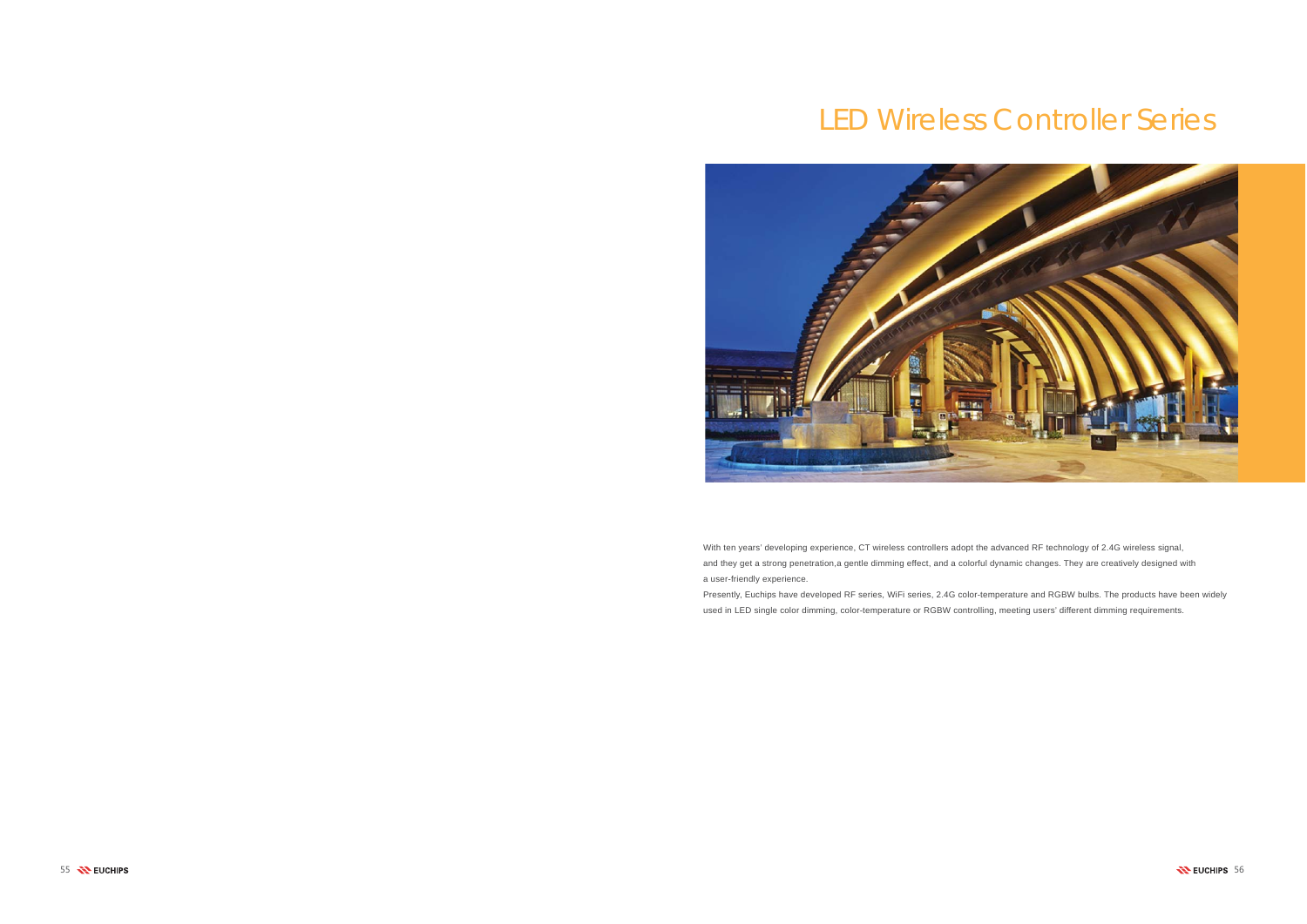| Item No.          | Input Voltage | <b>Output Current</b> | Mode           | <b>Brightness</b> | Speed | <b>RF Type</b> | G.W.(q) | Size(mm)    |
|-------------------|---------------|-----------------------|----------------|-------------------|-------|----------------|---------|-------------|
| CT202-RF          | 12-24VDC      | 5A*2Channels          |                | 16                |       | <b>RF</b>      | 140     | 65*64*24    |
| CT302-RF          | 12-24VDC      | 6A*3Channels          | 10             | 16                | 8     | <b>RF</b>      | 93      | 167*52*24   |
| <b>MCT309</b>     | 12-24VDC      | 3A*3Channels          | 17             | 32                | 8     | 2.4GHz         | 38      | 128*30*19.2 |
| CT402-RF          | 12-24VDC      | 5A*4Channels          | 16             | 16                | 8     | <b>RF</b>      | 130     | 65*64*24    |
| <b>MCT408</b>     | 12-24VDC      | 2A*4Channels          | 17             | 32                | 8     | 2.4GHz         | 38      | 128*30*19.2 |
| CT318             | 12-24V DC     | 6A*3Channels          | 17             | 32                | 8     | 2.4GHz         | 115     | 168*51*22   |
| CT420             | 12-24VDC      | 5A*4Channels          | 17             | 32                | 8     | 2.4GHz         | 115     | 168*51*22   |
| CT308ARF          | 5-24VDC       | 6A*3Channels          | 5              | 8                 | 8     | <b>RF</b>      | 155     | 211*40*30   |
| CT530-RF          | 5-24VDC       | 10A*3Channels         | 29             | 8                 | 8     | <b>RF</b>      | 232     | 82.4*91*25  |
| <b>CT110A</b>     | 12-24VDC      | 15A*1Channel          | $\overline{7}$ | 256               | 8     | <b>RF</b>      | 125     | 155*40*30   |
| <b>DIML168-IR</b> | 12-24VDC      | 10A*1Channel          |                | 256               |       | IR.            | 112.5   | 87*87*36    |
| CT102             | 12-24VDC      | 5A*3Channels          | $\overline{4}$ | 55                |       |                | 153     | 87*87*67    |

- 
- 

## **Description**

- For LED RGB+White controlling
- With memory function
- Wireless controlling, with the maximum distance of 20m
- Over-current, short circuit and over-temperature protection

### Feature

### Parameter



# LED Wireless Controller Series

Wireless controllers are mainly used to control the brightness, color temperature, and the colors of LED lamps. With various kinds

of pre-set modes,some of them support group control.

#### Feature

- **brightness is cotrolled by remote**
- Muli-current output for selection
- **protection of over current and short circuit**

### **Description**

### Parameter

RoHS CE



# LED Wireless Driver Series

# RoHS CE

7 SENCHIPS 58 **NEUCHIPS 58** 

| Item No.       | <b>Input Voltage</b> | <b>Constant Current</b>     | <b>Output Voltage</b>   | Output power | <b>RF Type</b> | G.W.(g) | Size(mm)  |
|----------------|----------------------|-----------------------------|-------------------------|--------------|----------------|---------|-----------|
| EUP12R-1WMC-0  | 100-240VAC           | 180/240/300mA*1Channel      | $9-40VDC$               | <b>12W</b>   | 2.4GHz         | 120     | 150*43*29 |
| EUP15R-1WMC-0  | 100-240VAC           | 280/350/450mA*1Channel      | 9-40VDC                 | <b>15W</b>   | $2.4$ GHz      | 120     | 150*43*29 |
| EUP20R-1WMC-0  | 100-240VAC           | 300/500/700mA*1Channel      | $9-40VDC$               | <b>20W</b>   | 2.4GHz         | 120     | 150*43*29 |
| EUP30R-1HMC-0  | 200-240VAC           | 600/700/800/900mA*1Channel  | 3-50VDC                 | 30W          | $2.4$ GHz      | 120     | 150*43*29 |
| EUP40R-1WMC-0  | 100-240VAC           | 350/500/700/1050mA*1Channel | 20-75VDC                | 40W          | 2.4GHz         | 210     | 137*82*31 |
| EUP50R-2WMC-0  | 100-240VAC           | 500/600/700/850mA*2Channel  | 9-50VDC                 | 50W          | $2.4$ GHz      | 260     | 204*54*33 |
| EUP60R-1WMC-0  | 100-240VAC           | 1050/1200/1400mA*1Channel   | 5-48VDC                 | 60W          | $2.4$ GHz      | 370     | 204*54*33 |
| Item No.       | <b>Input Voltage</b> | <b>Ontput Current</b>       | <b>Constant Voltage</b> | Output power | <b>RF Type</b> | G.W.(g) | Size(mm)  |
| EUP12R-1W12V-0 | 100-240VAC           | 1A*1Channel                 | 12VDC                   | <b>12W</b>   | $2.4$ GHz      | 115     | 73*36*29  |
| EUP40R-1W12V-0 | 100-240VAC           | 3.4A*1Channel               | 12VDC                   | 40W          | $2.4$ GHz      | 245     | 137*82*31 |
| EUP40R-1W24V-0 | 100-240VAC           | 1.7A*1Channel               | 24VDC                   | 40W          | $2.4$ GHz      | 245     | 137*82*31 |
| EUP75R-1H12V-0 | 200-264VAC           | 6.2A*1Channel               | 12VDC                   | <b>75W</b>   | $2.4$ GHz      | 300     | 210*57*34 |
| EUP75R-1H24V-0 | 200-264VAC           | 3.1A*1Channel               | 24VDC                   | <b>75W</b>   | $2.4$ GHz      | 300     | 210*57*34 |

Wireless drivers are mainly used to control the brightness and color-temperature by 2.4G signal.Brightness from 1-100%,and without storboflash.Constant current drivers with 60W max. output and Constant voltage drivers with 75W max. output.They can be also controlled by WIFI through WIFI to 2.4G gateway(WIFI-203).